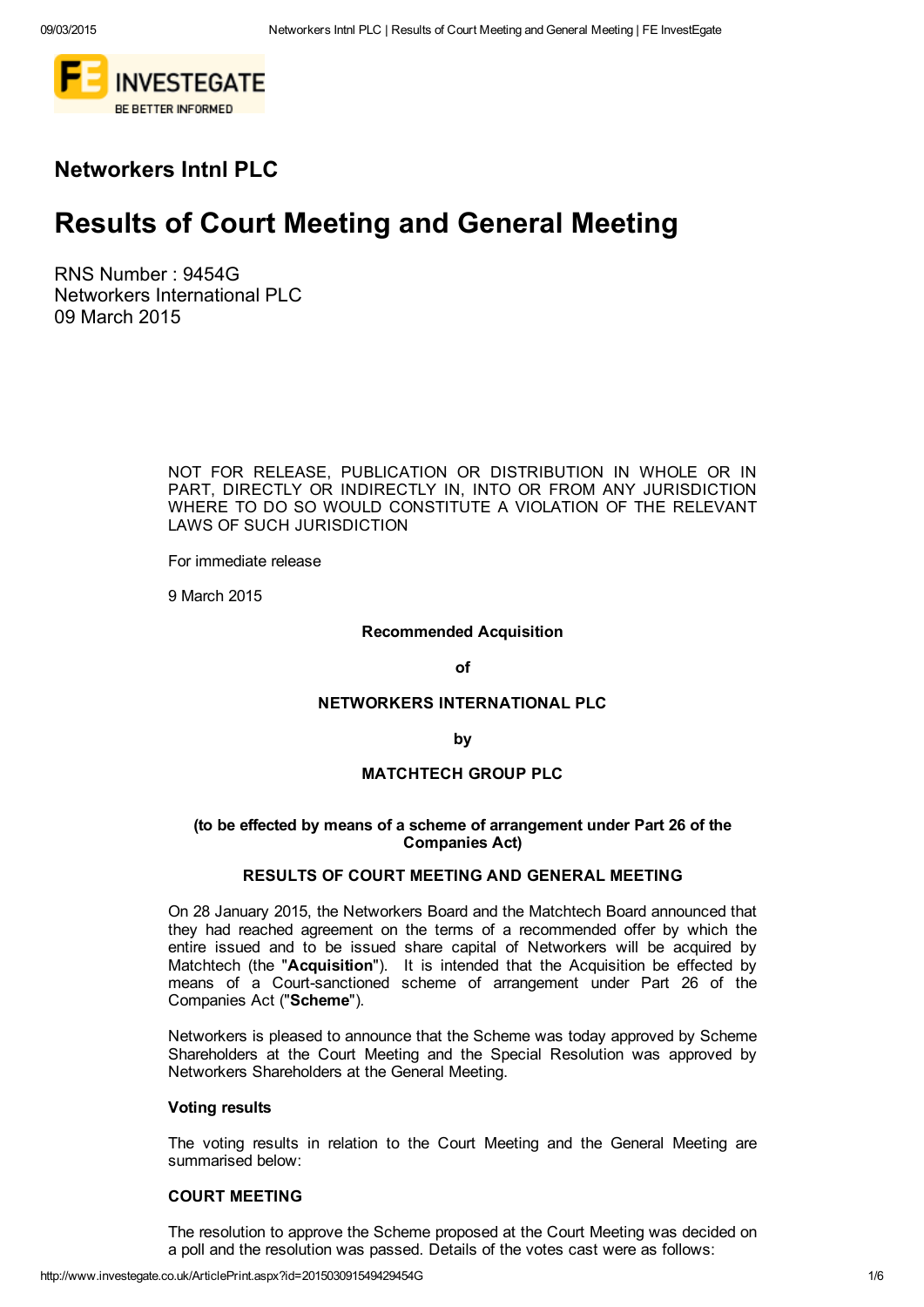|                | Number of<br><b>Scheme Shares</b><br>voted | Percentage (%)<br>of Scheme<br>Shares voted | Shareholders who of Scheme<br>voted | Shareholders<br>who voted | Number of SchemePercentage (%) Percentage (%) of<br>total Scheme<br>Shares voted as a<br>percentage of the<br>issued share<br>capital |
|----------------|--------------------------------------------|---------------------------------------------|-------------------------------------|---------------------------|---------------------------------------------------------------------------------------------------------------------------------------|
| <b>FOR</b>     | 70,364,856                                 | 100                                         | 35                                  | 100                       | 83.71                                                                                                                                 |
| <b>AGAINST</b> | Nil                                        | Nill                                        | Nil                                 |                           | Nil<br>Nil                                                                                                                            |

#### GENERAL MEETING

The Special Resolution proposed at the General Meeting was duly passed on a show of hands.

## Next Steps

It is expected that the last day for dealings in Networkers Shares will be 31 March 2015 and the Scheme will become effective on 2 April 2015, when it will be binding on all Networkers Shareholders, whether or not they attended or voted in favour of the Scheme and the Special Resolution at the Court Meeting or General Meeting.

If the Scheme becomes effective on 2 April 2015, it is expected that the admission of the Networkers Shares to trading on AIM will be cancelled by no later than 7.00 a.m. on 7 April 2015. An indicative timetable of the key remaining events is set out below:

| <b>Event</b>                                                                                                                 | Time and date                                 |
|------------------------------------------------------------------------------------------------------------------------------|-----------------------------------------------|
| Scheme Court Hearing                                                                                                         | 30 March 2015 <sup>1</sup>                    |
| Last day of dealings in, and for<br>registration of transfer of, and<br>disablement of CREST of, Networkers<br><b>Shares</b> | 31 March 2015 <sup>1</sup>                    |
|                                                                                                                              |                                               |
| Scheme Record Time                                                                                                           | 6.00 p.m. on 31 March 2015 <sup>1</sup>       |
| Suspension of admission of, and dealings,<br>settlement and transfers in, Networkers<br><b>Shares</b>                        | 7.30 a.m. on 1 April 2015 <sup>1</sup>        |
| <b>Reduction Court Hearing</b>                                                                                               | 1 April 2015 <sup>1</sup>                     |
| <b>Effective Date</b>                                                                                                        | 2 April 2015 <sup>1</sup>                     |
| Date for cancellation of admission to trading<br>of Networkers Shares                                                        | by no later than 7.00 a.m. on 7 April<br>2015 |
| Admission to trading of the New Matchtech<br>Shares and CREST accounts credited with<br>New Matchtech Shares                 | by no later than 8.00 a.m. on 7 April<br>2015 |
| Latest date of despatch of cheques and<br>settlement through CREST of cash<br>Consideration                                  | Within 14 days of the Effective Date          |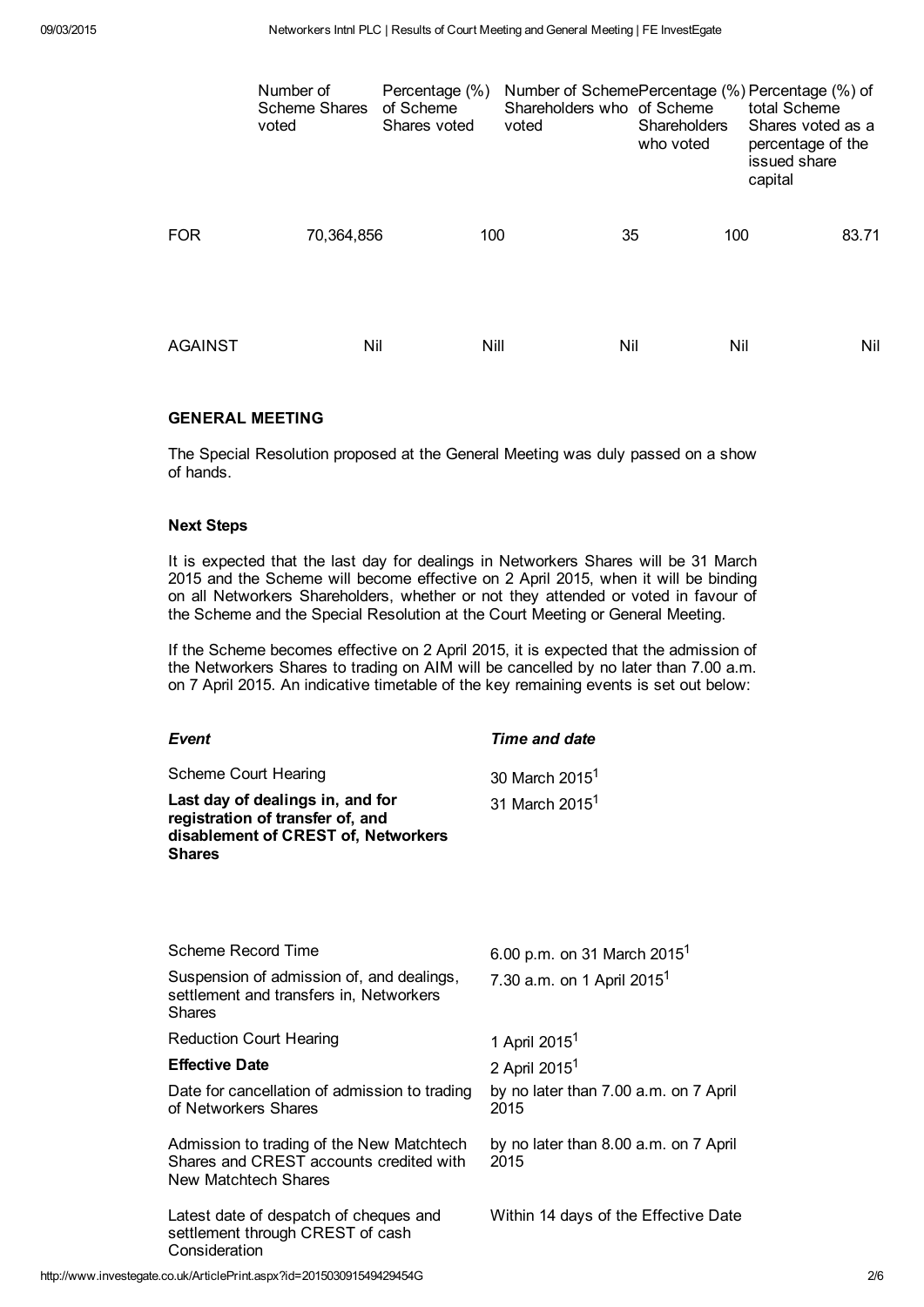#### Long Stop Date 30 June 2015

1. These times and dates are indicative only and will depend, among other things, on the date on which the Conditions are either satisfied, or (if capable of waiver) waived, and the dates upon which the Court sanctions the Scheme and confirms the associated Capital Reduction. It will also depend on whether the Court Order(s) sanctioning the Scheme and confirming the Capital Reduction and, in relation to the Capital Reduction, the Statement of Capital are delivered to the Registrar of Companies, and if required by the Court, when the Reduction Court Order is registered. Networkers will give notice of the change(s) by issuing an announcement through a Regulatory Information Service and, if required by the Panel, post notice of the change(s) to Networkers Shareholders and, for information only, to participants in the Networkers Share Schemes.

Except as otherwise defined herein, capitalised terms used herein have the same meanings as set out in the Scheme Document. A copy of this announcement and the Scheme Document will be available free of charge, subject to any applicable restrictions relating to persons resident in Restricted Jurisdictions, on Matchtech's website at www.matchtechgroupplc.com and Networkers' website at [http://info.networkersplc.com.](http://info.networkersplc.com/) The content of the websites referred to above are not incorporated into and do not form part of this Announcement.

#### **Enquiries**

| Networkers International plc<br><b>Spencer Manuel</b><br>Jon Plassard                                                      | Tel: +44 20 8315 9000          |
|----------------------------------------------------------------------------------------------------------------------------|--------------------------------|
| Liberum<br>(Financial Adviser and NOMAD to Networkers)<br><b>Steve Pearce</b><br>Tom Fyson<br>Robert Morton<br>Josh Hughes | Tel: +44(0) 20 3100 2000       |
| Numis<br>(Broker to Networkers)<br>David Poutney                                                                           | Tel: +44 (0) 20 7260 1000      |
| <b>Matchtech Group plc</b><br>Brian Wilkinson<br>Tony Dyer                                                                 | Tel: +44 (0) 1489 898989       |
| <b>Numis</b><br>(Financial Adviser, NOMAD and Broker<br>Matchtech)<br>Michael Meade<br>James Serjeant<br>Kevin Cruickshank | Tel: +44(0) 20 7260 1000<br>to |
| Newgate<br>(PR adviser to Matchtech)<br>Andrew Jones<br>Rob Newman<br>Ed Treadwell                                         | Tel: +44(0) 20 7680 6524       |

#### *Important disclaimers (including in relation to securities laws restrictions)*

*Liberum, which is authorised and regulated in the United Kingdom by the Financial Conduct Authority, is acting exclusively for Networkers as adviser for the purposes of Rule 3 of the Code in connection with the Acquisition and no one else and will not be responsible to anyone other than Networkers for providing the protections afforded to customers of Liberum or for providing advice in relation to the Acquisition or any matter referred to herein.*

*Numis, which is authorised and regulated in the United Kingdom by the Financial Conduct Authority, is acting as broker to Networkers in connection with the*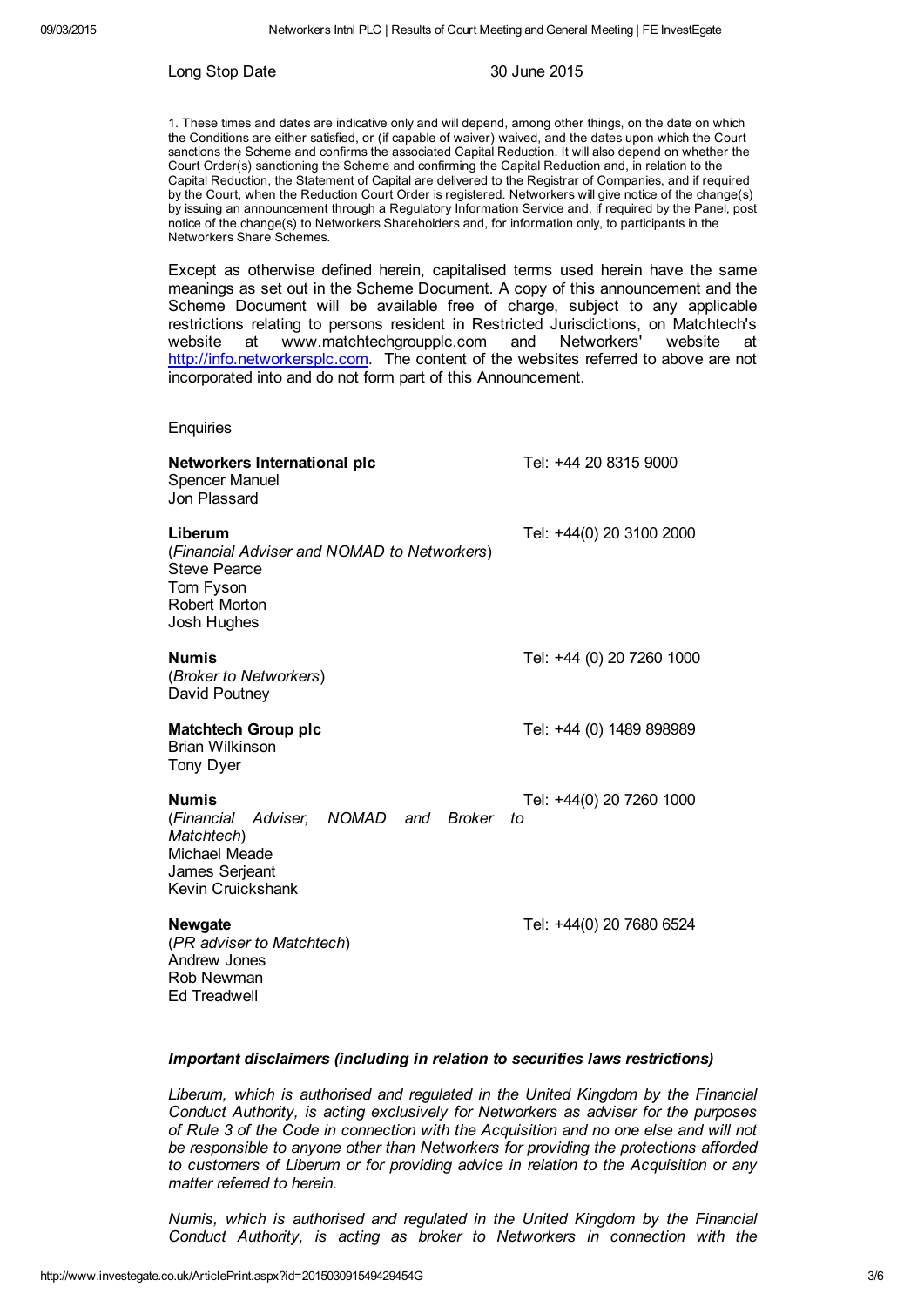*Acquisition and also as financial adviser and broker to Matchtech and not to anyone else and will not be responsible to any other parties other than Networkers and Matchtech in connection with the contents of this Announcement or for providing the protections afforded to clients of Numis, or for providing advice in relation to the Acquisition or any matters referred to herein.*

*This Announcement is for information purposes only and is not intended to and does not constitute, or form any part of, an offer to sell or an invitation to purchase or subscribe for any securities or the solicitation of any vote or approval in any jurisdiction pursuant to the Acquisition or otherwise. The Acquisition is made solely by means of the Scheme Document (or, if applicable, the Offer Document), which contains the full terms and conditions of the Acquisition, including details of how to vote in respect of the Acquisition. Any decision in respect of, or other response to, the Acquisition, should be made only on the basis of the information contained in the Scheme Document (or, if applicable, the Offer Document).*

*This Announcement does not constitute a prospectus or a prospectus equivalent document.*

*This Announcement has been prepared for the purpose of complying with English law and the Code and the information disclosed may not be the same as that which would have been disclosed if this Announcement had been prepared in accordance with the laws of jurisdictions outside of England.*

#### *Overseas Shareholders*

*The availability of New Matchtech Shares and the release, publication or distribution of this Announcement in certain jurisdictions may be restricted by law. Persons who are not resident in the United Kingdom or who are subject to the laws of other jurisdictions should inform themselves of, and observe, any applicable requirements. Networkers Shareholders who are in any doubt regarding such matters should consult an appropriate independent adviser in the relevant jurisdiction without delay.*

*The laws of the relevant jurisdictions may affect the availability of the Acquisition to persons who are not resident in the United Kingdom. Persons who are not resident in the United Kingdom or who are subject to laws of any jurisdiction other than the United Kingdom, should inform themselves about, and observe, any applicable requirements. Any failure to comply with the applicable requirements may constitute a violation of the laws and/or regulations of any such jurisdiction. To the fullest extent permitted by applicable law, the companies and persons involved in the Scheme disclaim any responsibility and liability for the violation of such restrictions by any person.*

*The Acquisition will not be made available, directly or indirectly, in a Restricted Jurisdiction, and the Acquisition will not be capable of acceptance from within a Restricted Jurisdiction. Accordingly, copies of this Announcement and all other documentation relating to the Acquisition are not being, and must not be, directly or indirectly, mailed or otherwise forwarded or distributed in, into or from a Restricted Jurisdiction and persons receiving this Announcement (including custodians, nominees and trustees) must not distribute or send it into or from a Restricted Jurisdiction. Further details in relation to overseas Networkers Shareholders are contained in the Scheme Document.*

*The Acquisition relates the shares in an English company and it is proposed to be made by means of a scheme of arrangement provided for under English company law. The scheme of arrangement will relate to the shares of an English company that is a "foreign private issuer" as defined under Rule 3b4 under the US Securities Exchange Act of 1934, as amended (the "Exchange Act"). A transaction effected by means of a scheme of arrangement is not subject to the shareholder vote, proxy and tender offer rules under the Exchange Act. Accordingly, the Acquisition is subject to the disclosure requirements and practices applicable in the UK to schemes of arrangement, which differ from the disclosure requirements and practices of US shareholder vote, proxy and tender offer rules. Financial information included in the relevant documentation will have been prepared in accordance with accounting standard applicable in the UK and may not be comparable to the financial statement of US companies.*

*This Announcement is not an offer of securities for sale in the United States. The*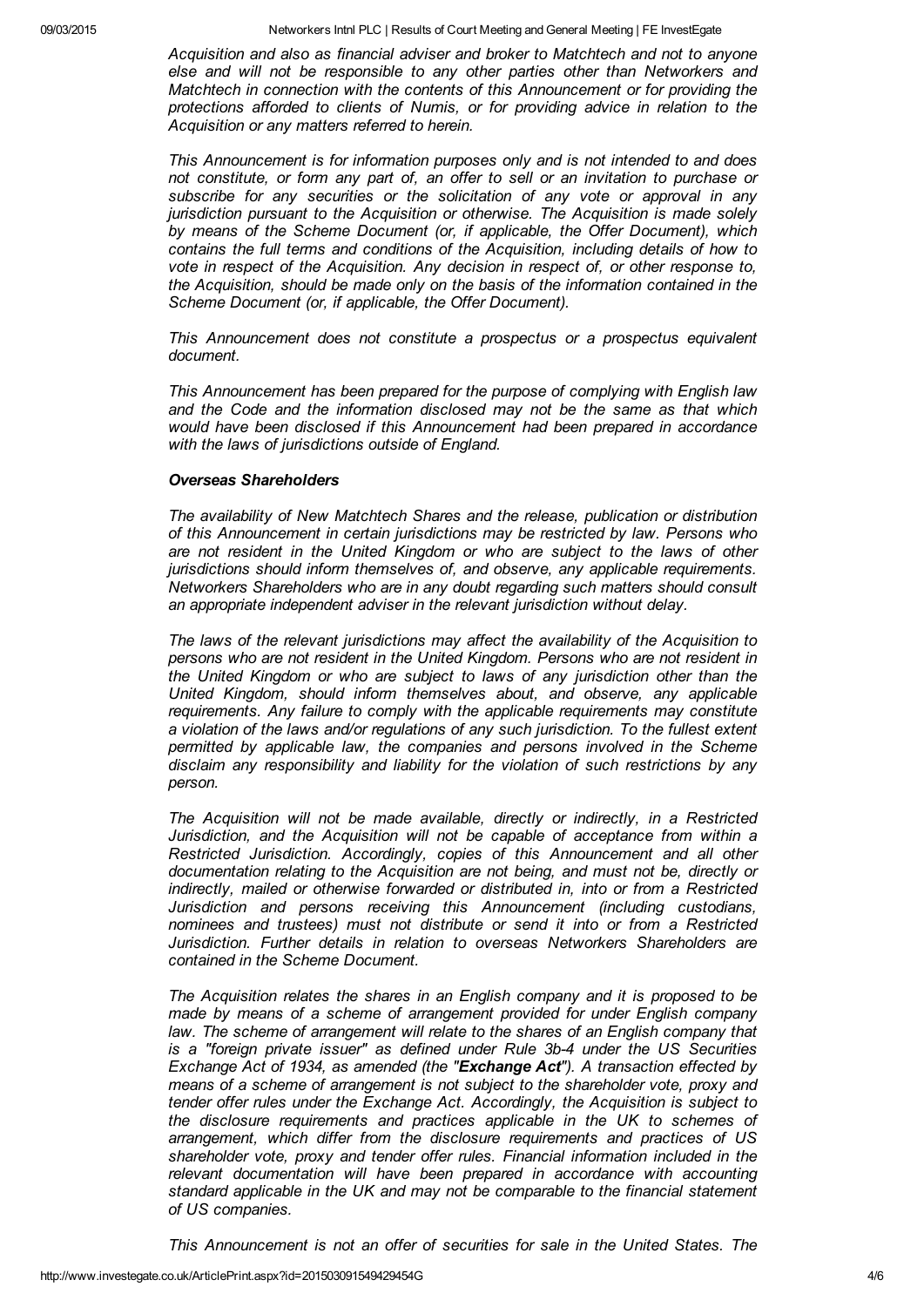*New Matchtech Shares which will be issued in connection with the Acquisition have not been, will not be and are not required to be registered with the US Securities and Exchange Commission (the "SEC") under the Securities Act of 1933, as amended (the "US Securities Act") or under the securities laws of any state, district or other jurisdiction of the United States, and may not be offered, sold, delivered or transferred except pursuant to an available exemption from or in a transaction not subject to the registration requirements of the US Securities Act and applicable US state securities laws.*

*Neither the SEC nor any other US federal or state securities commission or regulatory authority has approved or disapproved the New Matchtech Shares or passed an opinion upon the fairness or merits of such securities or upon the accuracy or adequacy of the disclosures contained in this document.*

*Any representation to the contrary is a criminal offence in the United States.*

*In the event that Matchtech extends the Acquisition into the U.S. at some future time, it will do so in satisfaction of the procedural and filing requirements of the U.S. securities laws at that time, to the extent applicable thereto.*

#### *Disclosure Requirements of the Code*

*Under Rule 8.3(a) of the Code, any person who is interested in one per cent. or more of any class of relevant securities of an offeree company or of any securities exchange offeror (being any offeror other than an offeror in respect of which it has been announced that its offer is, or is likely to be, solely in cash) must make an Opening Position Disclosure following the commencement of the offer period and, if later, following the announcement in which any securities exchange offeror is first identified. An Opening Position Disclosure must contain details of the person's interests and short positions in, and rights to subscribe for, any relevant securities of each of (i) the offeree company and (ii) any securities exchange offeror(s). An Opening Position Disclosure by a person to whom Rule 8.3(a) applies must be made by no later than 3.30 pm (London time) on the 10th business day following the commencement of the offer period and, if appropriate, by no later than 3.30 pm (London time) on the 10th business day following the announcement in which any securities exchange offeror is first identified. Relevant persons who deal in the relevant securities of the offeree company or of a securities exchange offeror prior to the deadline for making an Opening Position Disclosure must instead make a Dealing Disclosure.*

*Under Rule 8.3(b) of the Code, any person who is, or becomes, interested in 1% or more of any class of relevant securities of the offeree company or of any securities exchange offeror must make a Dealing Disclosure if the person deals in any relevant securities of the offeree company or of any securities exchange offeror. A Dealing Disclosure must contain details of the dealing concerned and of the person's interests and short positions in, and rights to subscribe for, any relevant securities of each of (i) the offeree company and (ii) any securities exchange offeror, save to the extent that these details have previously been disclosed under Rule 8. A Dealing Disclosure by a person to whom Rule 8.3(b) applies must be made by no later than 3.30 pm (London time) on the business day following the date of the relevant dealing.*

*If two or more persons act together pursuant to an agreement or understanding, whether formal or informal, to acquire or control an interest in relevant securities of an offeree company or a securities exchange offeror, they will be deemed to be a single person for the purpose of Rule 8.3.*

*Opening Position Disclosures must also be made by the offeree company and by any offeror and Dealing Disclosures must also be made by the offeree company, by any offeror and by any persons acting in concert with any of them (see Rules 8.1, 8.2 and 8.4).*

*Details of the offeree and offeror companies in respect of whose relevant securities Opening Position Disclosures and Dealing Disclosures must be made can be found in the Disclosure Table on the Takeover Panel's website at www.thetakeoverpanel.org.uk, including details of the number of relevant securities in issue, when the offer period commenced and when any offeror was first identified. You should contact the Panel's Market Surveillance Unit on +44 (0)20 7638 0129 if*